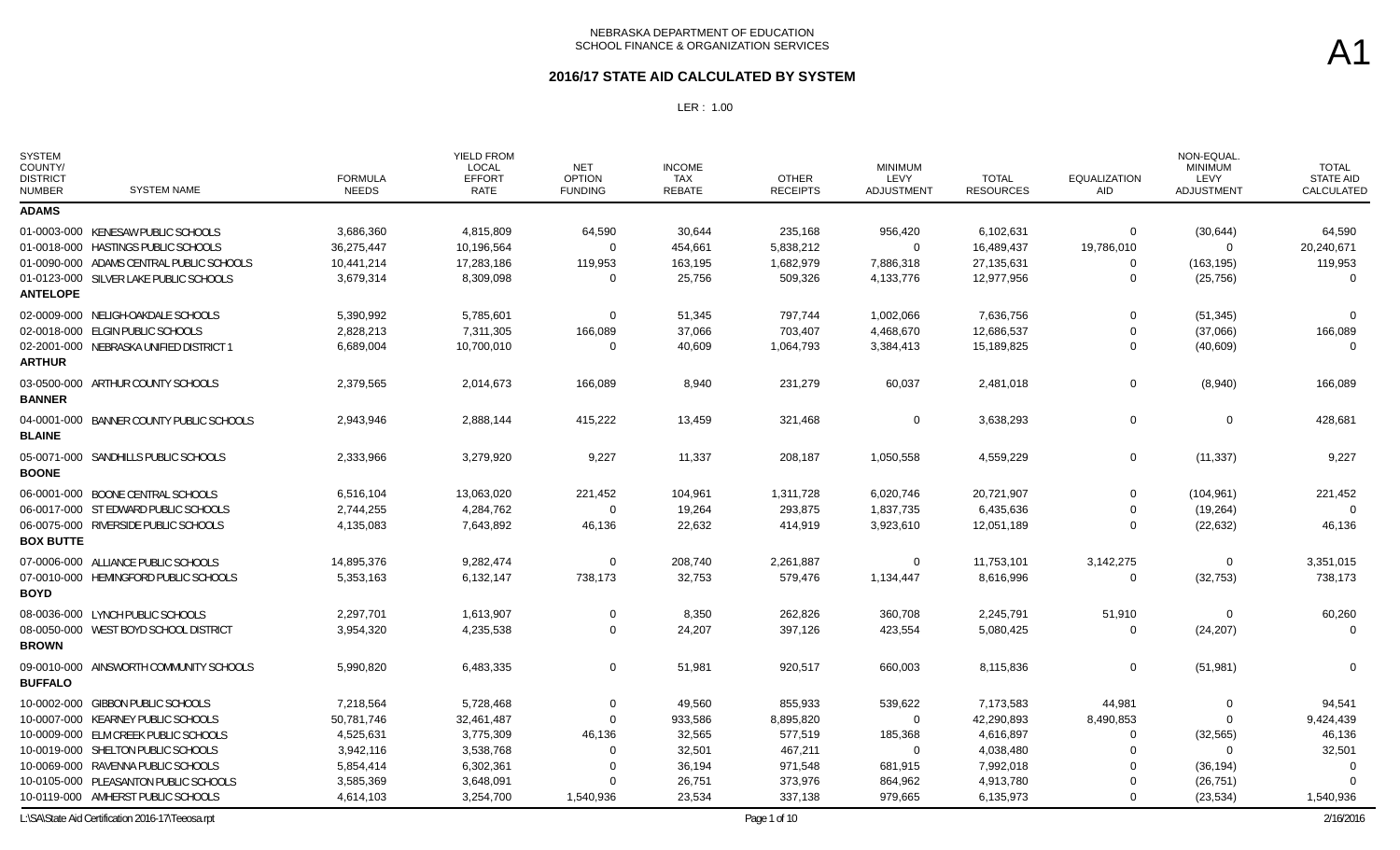#### **2016/17 STATE AID CALCULATED BY SYSTEM**

| <b>SYSTEM</b><br>COUNTY/<br><b>DISTRICT</b><br><b>NUMBER</b> | <b>SYSTEM NAME</b>                         | <b>FORMULA</b><br><b>NEEDS</b> | YIELD FROM<br><b>LOCAL</b><br><b>EFFORT</b><br><b>RATE</b> | <b>NET</b><br><b>OPTION</b><br><b>FUNDING</b> | <b>INCOME</b><br><b>TAX</b><br><b>REBATE</b> | <b>OTHER</b><br><b>RECEIPTS</b> | <b>MINIMUM</b><br>LEVY<br>ADJUSTMENT | <b>TOTAL</b><br><b>RESOURCES</b> | <b>EQUALIZATION</b><br><b>AID</b> | NON-EQUAL<br><b>MINIMUM</b><br>LEVY<br>ADJUSTMENT | <b>TOTAL</b><br><b>STATE AID</b><br>CALCULATED |
|--------------------------------------------------------------|--------------------------------------------|--------------------------------|------------------------------------------------------------|-----------------------------------------------|----------------------------------------------|---------------------------------|--------------------------------------|----------------------------------|-----------------------------------|---------------------------------------------------|------------------------------------------------|
| <b>BURT</b>                                                  |                                            |                                |                                                            |                                               |                                              |                                 |                                      |                                  |                                   |                                                   |                                                |
|                                                              | 11-0001-000 TEKAMAH-HERMAN COMMUNITY SCH   | 6,632,272                      | 9,066,581                                                  | $\Omega$                                      | 54,681                                       | 944,386                         | 1,771,610                            | 11,837,258                       | $\Omega$                          | (54, 681)                                         | $\Omega$                                       |
|                                                              | 11-0014-000 OAKLAND CRAIG PUBLIC SCHOOLS   | 5,568,591                      | 5,631,491                                                  | $\Omega$                                      | 41,827                                       | 688,476                         | 281,575                              | 6,643,369                        | $\Omega$                          | (41, 827)                                         | $\Omega$                                       |
| <b>BUTLER</b>                                                | 11-0020-000 LYONS-DECATUR NORTHEAST SCHS   | 3,778,816                      | 5,337,585                                                  | $\Omega$                                      | 31,931                                       | 543,824                         | 1,252,197                            | 7,165,537                        | $\Omega$                          | (31, 931)                                         | $\Omega$                                       |
|                                                              | 12-0056-000 DAVID CITY PUBLIC SCHOOLS      | 8,201,379                      | 12,436,762                                                 | 64,590                                        | 100,492                                      | 1,377,180                       | 3,048,250                            | 17,027,274                       | $\mathbf 0$                       | (100, 492)                                        | 64,590                                         |
| <b>CASS</b>                                                  | 12-0502-000 EAST BUTLER PUBLIC SCHOOLS     | 4,695,053                      | 8,537,667                                                  | $\Omega$                                      | 44,782                                       | 477,170                         | 3,068,438                            | 12,128,057                       | $\Omega$                          | (44, 782)                                         | $\Omega$                                       |
|                                                              | 13-0001-000 PLATTSMOUTH COMMUNITY SCHOOL   | 16,670,386                     | 7,039,366                                                  | 0                                             | 215,849                                      | 2,867,602                       | 0                                    | 10,122,817                       | 6,547,569                         | $\Omega$                                          | 6,763,418                                      |
|                                                              | 13-0022-000 WEEPING WATER PUBLIC SCHOOLS   | 4,642,470                      | 3,866,490                                                  | $\Omega$                                      | 36,208                                       | 522,603                         | 32,092                               | 4,457,393                        | 185,077                           | $\Omega$                                          | 221,285                                        |
|                                                              | 13-0032-000 LOUISVILLE PUBLIC SCHOOLS      | 6,800,990                      | 4,967,625                                                  | 553,630                                       | 84,931                                       | 748,904                         | $\Omega$                             | 6,355,090                        | 445,900                           | $\Omega$                                          | 1,084,461                                      |
|                                                              | 13-0056-000 CONESTOGA PUBLIC SCHOOLS       | 8,457,176                      | 7,247,060                                                  | $\Omega$                                      | 88,434                                       | 1,472,312                       | $\Omega$                             | 8,807,806                        | 0                                 | $\Omega$                                          | 88,434                                         |
| <b>CEDAR</b>                                                 | 13-0097-000 ELMWOOD-MURDOCK PUBLIC SCHOC   | 5,551,337                      | 4,643,370                                                  | 442,904                                       | 51,632                                       | 635,990                         | 331,072                              | 6,104,968                        | $\Omega$                          | (51, 632)                                         | 442,904                                        |
|                                                              | 14-0008-000 HARTINGTON NEWCASTLE PUBLIC S( | 5,440,797                      | 12,273,627                                                 | $\mathbf 0$                                   | 77,463                                       | 1,051,574                       | 7,267,214                            | 20,669,878                       | $\Omega$                          | (77, 463)                                         | $\Omega$                                       |
|                                                              | 14-0045-000 RANDOLPH PUBLIC SCHOOLS        | 3,573,966                      | 7,469,732                                                  | 0                                             | 35,798                                       | 435,855                         | 3,758,022                            | 11,699,407                       | 0                                 | (35, 798)                                         |                                                |
|                                                              | 14-0054-000 LAUREL-CONCORD-COLERIDGE SCHO  | 6,042,727                      | 10,599,569                                                 | 0                                             | 72,629                                       | 905,146                         | 4,020,417                            | 15,597,761                       |                                   | (72, 629)                                         |                                                |
| <b>CHASE</b>                                                 | 14-0101-000 WYNOT PUBLIC SCHOOLS           | 2,655,557                      | 1,793,109                                                  | 258,361                                       | 10,433                                       | 229,815                         | $\Omega$                             | 2,291,718                        | 363,839                           | $\Omega$                                          | 632,633                                        |
|                                                              | 15-0010-000 CHASE COUNTY SCHOOLS           | 7,730,107                      | 13,681,759                                                 | 55,363                                        | 85,080                                       | 868,201                         | 6,386,645                            | 21,077,048                       | 0                                 | (85,080)                                          | 55,363                                         |
| <b>CHERRY</b>                                                | 15-0536-000 WAUNETA-PALISADE PUBLIC SCHS   | 3,662,417                      | 4,343,133                                                  | $\Omega$                                      | 22,033                                       | 356,532                         | $\Omega$                             | 4,721,698                        | $\Omega$                          | $\Omega$                                          | 22,033                                         |
|                                                              | 16-0006-000 VALENTINE COMMUNITY SCHOOLS    | 7,986,518                      | 10,472,140                                                 | $\Omega$                                      | 85,919                                       | 1,288,695                       | 1,372,898                            | 13,219,652                       | $\Omega$                          | (85, 919)                                         |                                                |
| <b>CHEYENNE</b>                                              | 16-0030-000 CODY-KILGORE PUBLIC SCHS       | 2,693,503                      | 1,558,323                                                  | 359,859                                       | 13,617                                       | 208,854                         | 312                                  | 2,140,965                        | 552,538                           | $\Omega$                                          | 926,014                                        |
|                                                              | 17-0001-000 SIDNEY PUBLIC SCHOOLS          | 13,770,639                     | 7,258,424                                                  | $\Omega$                                      | 240,045                                      | 1,633,538                       | $\Omega$                             | 9,132,007                        | 4,638,632                         | $\Omega$                                          | 4,878,677                                      |
|                                                              | 17-0003-000 LEYTON PUBLIC SCHOOLS          | 3,317,534                      | 4,436,343                                                  | 304,496                                       | 24,408                                       | 322,607                         | 1,108,642                            | 6,196,496                        | $\Omega$                          | (24, 408)                                         | 304,496                                        |
| <b>CLAY</b>                                                  | 17-0009-000 POTTER-DIX PUBLIC SCHOOLS      | 2,967,632                      | 3,455,098                                                  | 221,452                                       | 18,823                                       | 300,424                         | 335,836                              | 4,331,633                        | $\Omega$                          | (18, 823)                                         | 221,452                                        |
|                                                              | 18-0002-000 SUTTON PUBLIC SCHOOLS          | 5,371,087                      | 7,934,914                                                  | $\Omega$                                      | 58,236                                       | 594,645                         | 3,129,530                            | 11,717,325                       | 0                                 | (58, 236)                                         | $\Omega$                                       |
| <b>COLFAX</b>                                                | 18-0011-000 HARVARD PUBLIC SCHOOLS         | 4,174,148                      | 3,961,617                                                  | 276,815                                       | 17,625                                       | 520,458                         | 732,107                              | 5,508,622                        | $\Omega$                          | (17, 625)                                         | 276,815                                        |
|                                                              | 19-0039-000 LEIGH COMMUNITY SCHOOLS        | 2,949,858                      | 4,620,552                                                  | 193,770                                       | 45,355                                       | 243,458                         | 1,894,426                            | 6,997,561                        | $\Omega$                          | (45, 355)                                         | 193,770                                        |
|                                                              | 19-0058-000 CLARKSON PUBLIC SCHOOLS        | 3,312,122                      | 4,046,699                                                  | 46,136                                        | 24,710                                       | 516,554                         | 1,150,476                            | 5,784,575                        | 0                                 | (24, 710)                                         | 46,136                                         |
|                                                              | 19-0070-000 HOWELLS-DODGE CONSOLIDATED SO  | 3,656,840                      | 6,744,578                                                  | $\Omega$                                      | 53,721                                       | 541,497                         | 2,783,487                            | 10,123,283                       | $\Omega$                          | (53, 721)                                         | $\Omega$                                       |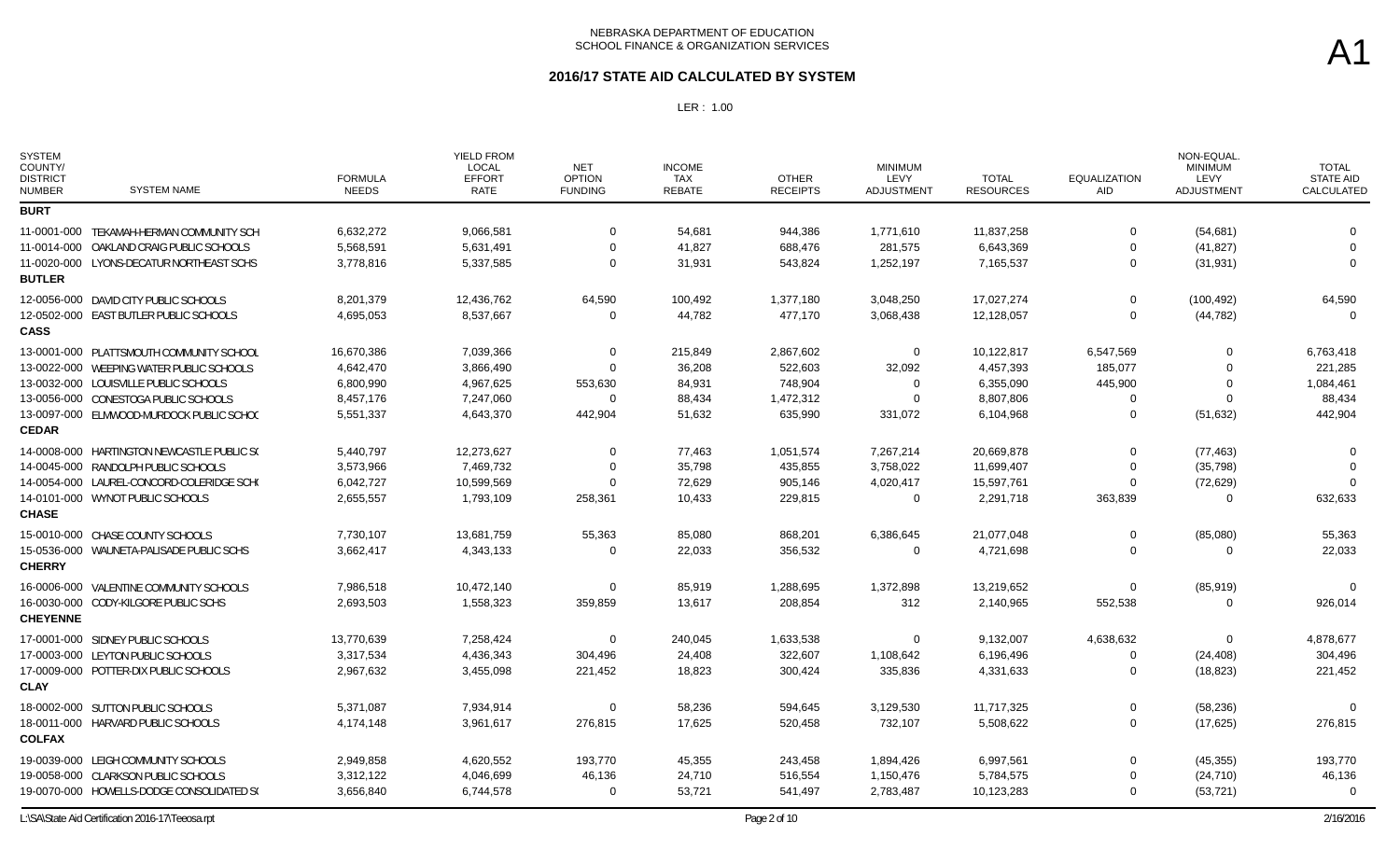#### **2016/17 STATE AID CALCULATED BY SYSTEM**

| <b>SYSTEM</b><br>COUNTY/<br><b>DISTRICT</b><br><b>NUMBER</b> | <b>SYSTEM NAME</b>                        | <b>FORMULA</b><br><b>NEEDS</b> | <b>YIELD FROM</b><br>LOCAL<br><b>EFFORT</b><br><b>RATE</b> | <b>NET</b><br><b>OPTION</b><br><b>FUNDING</b> | <b>INCOME</b><br>TAX<br><b>REBATE</b> | <b>OTHER</b><br><b>RECEIPTS</b> | <b>MINIMUM</b><br>LEVY<br><b>ADJUSTMENT</b> | <b>TOTAL</b><br><b>RESOURCES</b> | <b>EQUALIZATION</b><br><b>AID</b> | NON-EQUAL.<br><b>MINIMUM</b><br>LEVY<br><b>ADJUSTMENT</b> | <b>TOTAL</b><br><b>STATE AID</b><br>CALCULATED |
|--------------------------------------------------------------|-------------------------------------------|--------------------------------|------------------------------------------------------------|-----------------------------------------------|---------------------------------------|---------------------------------|---------------------------------------------|----------------------------------|-----------------------------------|-----------------------------------------------------------|------------------------------------------------|
| <b>COLFAX</b>                                                |                                           |                                |                                                            |                                               |                                       |                                 |                                             |                                  |                                   |                                                           |                                                |
| <b>CUMING</b>                                                | 19-0123-000 SCHUYLER COMMUNITY SCHOOLS    | 18,620,615                     | 13,173,985                                                 | 0                                             | 101,663                               | 1,581,889                       | $\mathbf 0$                                 | 14,857,537                       | 3,763,078                         | $\mathbf 0$                                               | 3,864,741                                      |
|                                                              | 20-0001-000 WEST POINT PUBLIC SCHOOLS     | 10,511,700                     | 11,825,197                                                 | 46,136                                        | 129,034                               | 1,640,274                       | 1,714,654                                   | 15,355,295                       | $\Omega$                          | (129, 034)                                                | 46,136                                         |
|                                                              | 20-0020-000 BANCROFT-ROSALIE COMM SCHOOL! | 3,612,491                      | 4,182,019                                                  | 258,361                                       | 22,709                                | 360,312                         | 1,411,850                                   | 6,235,251                        | $\Omega$                          | (22, 709)                                                 | 258,361                                        |
| <b>CUSTER</b>                                                | 20-0030-000 WISNER-PILGER PUBLIC SCHOOLS  | 5,930,116                      | 8,515,635                                                  | 221,452                                       | 57,669                                | 769,148                         | 2,495,933                                   | 12,059,837                       | $\Omega$                          | (57,669)                                                  | 221,452                                        |
|                                                              | 21-0015-000 ANSELMO-MERNA PUBLIC SCHOOLS  | 3,703,288                      | 5,923,133                                                  | 332,178                                       | 26,368                                | 381,164                         | 2,589,002                                   | 9,251,845                        | $\Omega$                          | (26, 368)                                                 | 332,178                                        |
|                                                              | 21-0025-000 BROKEN BOW PUBLIC SCHOOLS     | 9,366,320                      | 8,570,125                                                  | $\Omega$                                      | 97,693                                | 1,569,238                       | $\mathbf 0$                                 | 10,237,056                       | $\Omega$                          | $\Omega$                                                  | 97,693                                         |
|                                                              | 21-0044-000 ANSLEY PUBLIC SCHOOLS         | 2,647,857                      | 3,468,368                                                  | $\Omega$                                      | 15,066                                | 290,377                         | 492,508                                     | 4,266,319                        | $\Omega$                          | (15,066)                                                  | $\Omega$                                       |
|                                                              | 21-0084-000 SARGENT PUBLIC SCHOOLS        | 3,019,774                      | 3,621,935                                                  | 73,817                                        | 11,921                                | 185,901                         | 1,221,679                                   | 5,115,253                        | $\Omega$                          | (11, 921)                                                 | 73,817                                         |
|                                                              | 21-0089-000 ARNOLD PUBLIC SCHOOLS         | 2,596,769                      | 4,022,043                                                  | O                                             | 23,642                                | 274,816                         | 1,375,539                                   | 5,696,040                        | $\Omega$                          | (23, 642)                                                 |                                                |
|                                                              | 21-0180-000 CALLAWAY PUBLIC SCHOOLS       | 3,292,159                      | 4,709,185                                                  | $\Omega$                                      | 23,188                                | 330,489                         | 1,253,114                                   | 6,315,976                        | $\Omega$                          | (23, 188)                                                 |                                                |
| <b>DAKOTA</b>                                                |                                           |                                |                                                            |                                               |                                       |                                 |                                             |                                  |                                   |                                                           |                                                |
|                                                              | 22-0011-000 SO SIOUX CITY COMMUNITY SCHS  | 40,457,024                     | 8,740,079                                                  | $\Omega$                                      | 150,743                               | 5,508,830                       | $\mathbf 0$                                 | 14,399,652                       | 26,057,372                        | $\Omega$                                                  | 26,208,115                                     |
|                                                              | 22-0031-000 HOMER COMMUNITY SCHOOLS       | 5,373,852                      | 4,104,579                                                  | 922,716                                       | 21,969                                | 571,381                         | $\mathbf 0$                                 | 5,620,645                        | $\overline{0}$                    | $\mathbf 0$                                               | 944,685                                        |
| <b>DAWES</b>                                                 |                                           |                                |                                                            |                                               |                                       |                                 |                                             |                                  |                                   |                                                           |                                                |
|                                                              | 23-0002-000 CHADRON PUBLIC SCHOOLS        | 10,092,210                     | 4,898,903                                                  | 27,681                                        | 92,484                                | 1,239,549                       | $\mathbf 0$                                 | 6,258,617                        | 3,833,593                         | $\Omega$                                                  | 3,953,758                                      |
|                                                              | 23-0071-000 CRAWFORD PUBLIC SCHOOLS       | 3,316,011                      | 2,291,891                                                  | 27,681                                        | 21,932                                | 369,652                         | $\mathbf 0$                                 | 2,711,156                        | 604,855                           | $\Omega$                                                  | 654,468                                        |
| <b>DAWSON</b>                                                |                                           |                                |                                                            |                                               |                                       |                                 |                                             |                                  |                                   |                                                           |                                                |
|                                                              | 24-0001-000 LEXINGTON PUBLIC SCHOOLS      | 30,689,345                     | 9,723,798                                                  | $\Omega$                                      | 140,413                               | 2,588,961                       | $\mathbf 0$                                 | 12,453,172                       | 18,236,173                        | $\Omega$                                                  | 18,376,586                                     |
|                                                              | 24-0004-000 OVERTON PUBLIC SCHOOLS        | 4,191,273                      | 3,270,163                                                  | 378,314                                       | 25,271                                | 381,790                         | 256,381                                     | 4,311,919                        | $\Omega$                          | (25, 271)                                                 | 378,314                                        |
|                                                              | 24-0011-000 COZAD COMMUNITY SCHOOLS       | 10,335,583                     | 7,985,025                                                  | 0                                             | 86,930                                | 1,302,764                       | 0                                           | 9,374,719                        | 960,864                           | $\Omega$                                                  | 1,047,794                                      |
|                                                              | 24-0020-000 GOTHENBURG PUBLIC SCHOOLS     | 9,989,576                      | 8,219,654                                                  | 322,951                                       | 97,026                                | 1,112,434                       | 44,386                                      | 9,796,451                        | 193,125                           | $\Omega$                                                  | 613,102                                        |
|                                                              | 24-0101-000 SUMNER-EDDYVILLE-MILLER SCHS  | 3,304,251                      | 3,743,232                                                  | 230,679                                       | 13,066                                | 273,215                         | $\mathbf 0$                                 | 4,260,192                        | $\Omega$                          | $\Omega$                                                  | 243,745                                        |
| <b>DEUEL</b>                                                 |                                           |                                |                                                            |                                               |                                       |                                 |                                             |                                  |                                   |                                                           |                                                |
|                                                              | 25-0025-000 CREEK VALLEY SCHOOLS          | 3,605,983                      | 4,468,384                                                  | $\Omega$                                      | 39,903                                | 548,318                         | 447,285                                     | 5,503,890                        | $\Omega$                          | (39,903)                                                  | $\Omega$                                       |
|                                                              | 25-0095-000 SOUTH PLATTE PUBLIC SCHOOLS   | 2,922,749                      | 4,399,269                                                  | $\mathbf 0$                                   | 24,853                                | 432,769                         | 835,861                                     | 5,692,752                        | $\Omega$                          | (24, 853)                                                 | $\Omega$                                       |
| <b>DIXON</b>                                                 |                                           |                                |                                                            |                                               |                                       |                                 |                                             |                                  |                                   |                                                           |                                                |
|                                                              | 26-0001-000 PONCA PUBLIC SCHOOLS          | 5,734,185                      | 4,195,257                                                  | 728,946                                       | 28,868                                | 588,201                         | $\mathbf 0$                                 | 5,541,272                        | 192,913                           | $\mathbf 0$                                               | 950.727                                        |
|                                                              | 26-0070-000 ALLEN CONSOLIDATED SCHOOLS    | 3,355,085                      | 3,569,575                                                  | 147,635                                       | 13,845                                | 328,700                         | 366,238                                     | 4,425,993                        | 0                                 | (13, 845)                                                 | 147,635                                        |
|                                                              | 26-0561-000 EMERSON-HUBBARD PUBLIC SCHOOL | 4,003,029                      | 4,924,166                                                  | $\Omega$                                      | 27,381                                | 583,473                         | $\Omega$                                    | 5,535,020                        | $\Omega$                          | $\Omega$                                                  | 27,381                                         |
| <b>DODGE</b>                                                 |                                           |                                |                                                            |                                               |                                       |                                 |                                             |                                  |                                   |                                                           |                                                |
|                                                              | 27-0001-000 FREMONT PUBLIC SCHOOLS        | 44,308,098                     | 20,534,058                                                 | $\Omega$                                      | 642,157                               | 6,175,658                       | $\Omega$                                    | 27,351,873                       | 16,956,225                        | $\Omega$                                                  | 17,598,382                                     |
|                                                              | 27-0062-000 SCRIBNER-SNYDER COMMUNITY SCH | 3,123,709                      | 4,552,443                                                  | $\Omega$                                      | 41,850                                | 396,510                         | 623,229                                     | 5,614,032                        | 0                                 | (41, 850)                                                 | $\Omega$                                       |
|                                                              |                                           |                                |                                                            |                                               |                                       |                                 |                                             |                                  |                                   |                                                           |                                                |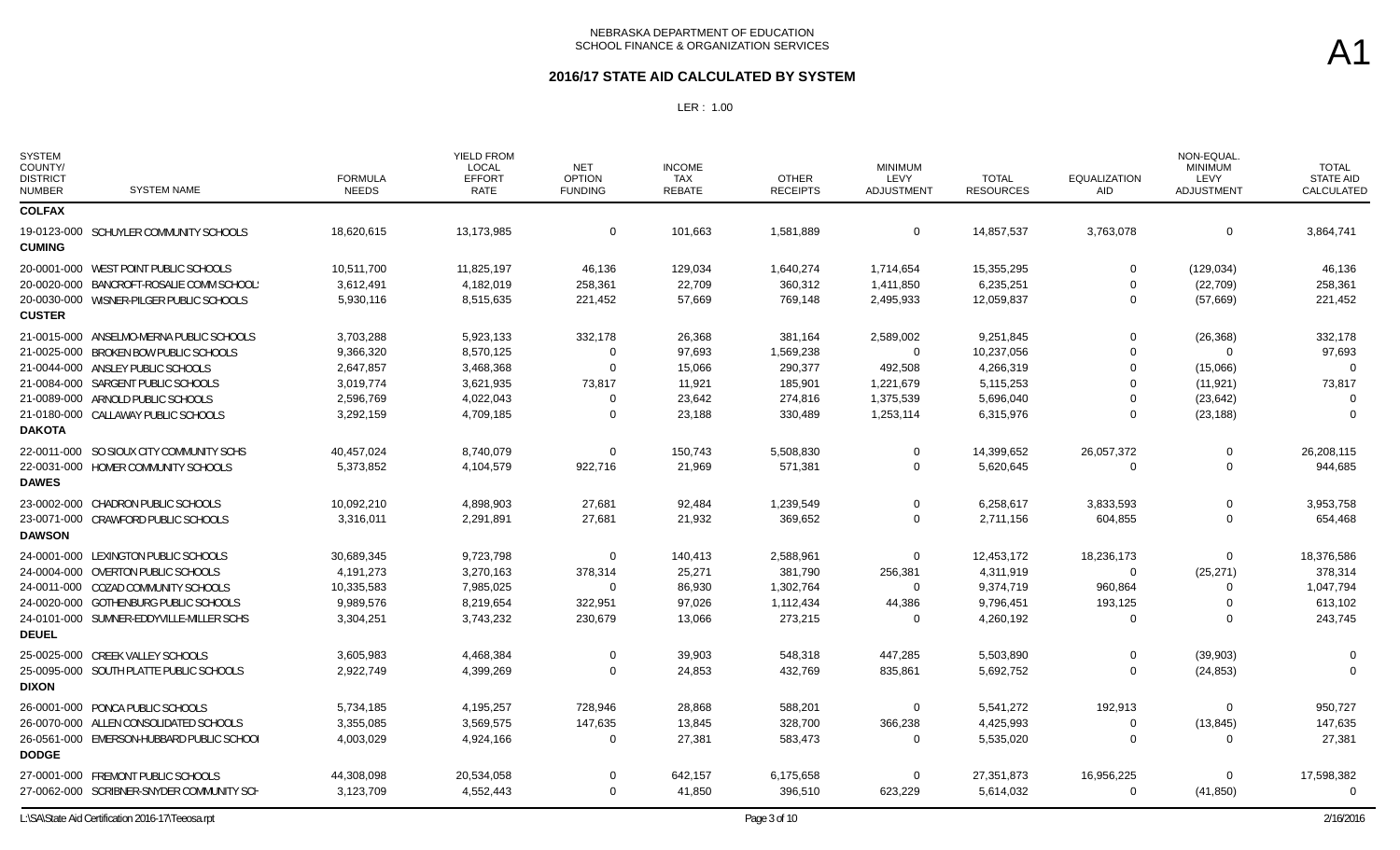#### **2016/17 STATE AID CALCULATED BY SYSTEM**

| <b>SYSTEM</b><br>COUNTY/<br><b>DISTRICT</b><br><b>SYSTEM NAME</b><br><b>NUMBER</b>                                                                                          | <b>FORMULA</b><br><b>NEEDS</b>                    | YIELD FROM<br>LOCAL<br><b>EFFORT</b><br>RATE      | <b>NET</b><br><b>OPTION</b><br><b>FUNDING</b>  | <b>INCOME</b><br>TAX<br>REBATE        | <b>OTHER</b><br><b>RECEIPTS</b>            | <b>MINIMUM</b><br>LEVY<br><b>ADJUSTMENT</b>        | <b>TOTAL</b><br><b>RESOURCES</b>                  | <b>EQUALIZATION</b><br>AID                      | NON-EQUAL<br><b>MINIMUM</b><br>LEVY<br>ADJUSTMENT | <b>TOTAL</b><br><b>STATE AID</b><br>CALCULATED |
|-----------------------------------------------------------------------------------------------------------------------------------------------------------------------------|---------------------------------------------------|---------------------------------------------------|------------------------------------------------|---------------------------------------|--------------------------------------------|----------------------------------------------------|---------------------------------------------------|-------------------------------------------------|---------------------------------------------------|------------------------------------------------|
| <b>DODGE</b>                                                                                                                                                                |                                                   |                                                   |                                                |                                       |                                            |                                                    |                                                   |                                                 |                                                   |                                                |
| 27-0594-000 LOGAN VIEW PUBLIC SCHOOLS<br>27-0595-000 NORTH BEND CENTRAL PUBLIC SCHS<br><b>DUNDY</b>                                                                         | 6,786,233<br>7,274,028                            | 8,145,237<br>10,113,640                           | 378,314<br>858,126                             | 52,365<br>56,503                      | 889,164<br>921,574                         | 1,936,937<br>4,129,399                             | 11,402,017<br>16,079,242                          | $\mathbf 0$<br>0                                | (52, 365)<br>(56, 503)                            | 378,314<br>858,126                             |
| 29-0117-000 DUNDY CO STRATTON PUBLIC SCHS<br><b>FILLMORE</b>                                                                                                                | 5,429,847                                         | 10,114,588                                        | 0                                              | 50,930                                | 599,038                                    | 4,404,903                                          | 15,169,459                                        | 0                                               | (50, 930)                                         | $\Omega$                                       |
| 30-0001-000 EXETER-MILLIGAN PUBLIC SCHOOLS<br>30-0025-000 FILLMORE CENTRAL PUBLIC SCHS<br>30-0054-000 SHICKLEY PUBLIC SCHOOLS<br><b>FRANKLIN</b>                            | 3,007,633<br>6,786,666<br>2,431,519               | 6,851,078<br>10,998,062<br>5,074,141              | $\Omega$<br>$\Omega$<br>36,909                 | 42,746<br>84,276<br>25,415            | 418,889<br>1,641,761<br>348,395            | 2,528,733<br>4,124,273<br>2,256,978                | 9,841,446<br>16,848,372<br>7,741,838              | $\Omega$<br>0<br>$\Omega$                       | (42, 746)<br>(84, 276)<br>(25, 415)               | $\Omega$<br>$\Omega$<br>36,909                 |
| 31-0506-000 FRANKLIN PUBLIC SCHOOLS<br><b>FRONTIER</b>                                                                                                                      | 4,186,552                                         | 4,740,705                                         | 202,998                                        | 31,033                                | 521,831                                    | $\mathbf 0$                                        | 5,496,567                                         | $\mathbf 0$                                     | $\mathbf 0$                                       | 234,031                                        |
| 32-0046-000 MAYWOOD PUBLIC SCHOOLS<br>32-0095-000 EUSTIS-FARNAM PUBLIC SCHOOLS<br>32-0125-000 MEDICINE VALLEY PUBLIC SCHOOLS<br><b>FURNAS</b>                               | 2,790,426<br>3,137,479<br>3,340,591               | 3,430,353<br>4,314,596<br>2,813,047               | 156,862<br>230,679<br>110,726                  | 10,893<br>24,473<br>17,353            | 184,636<br>357,981<br>348,397              | 447,661<br>1,556,275<br>$\mathbf 0$                | 4,230,405<br>6,484,004<br>3,289,523               | $\Omega$<br>$\Omega$<br>51,068                  | (10, 893)<br>(24, 473)<br>$\Omega$                | 156,862<br>230,679<br>179,147                  |
| 33-0018-000 ARAPAHOE PUBLIC SCHOOLS<br>33-0021-000 CAMBRIDGE PUBLIC SCHOOLS<br>33-0540-000 SOUTHERN VALLEY SCHOOLS<br><b>GAGE</b>                                           | 4,642,853<br>4,725,632<br>6,018,146               | 4,912,560<br>3,376,291<br>8,153,170               | $\Omega$<br>378,314<br>$\Omega$                | 31,539<br>27,379<br>36,975            | 585,873<br>621,980<br>768,630              | 980,056<br>337,291<br>1,263,741                    | 6,510,028<br>4,741,255<br>10,222,516              | $\Omega$<br>0<br>$\Omega$                       | (31, 539)<br>(27, 379)<br>(36, 975)               | $\Omega$<br>378,314<br>$\Omega$                |
| 34-0001-000 SOUTHERN SCHOOL DIST 1<br>34-0015-000 BEATRICE PUBLIC SCHOOLS<br>34-0034-000 FREEMAN PUBLIC SCHOOLS<br>34-0100-000 DILLER-ODELL PUBLIC SCHOOLS<br><b>GARDEN</b> | 5,522,656<br>20,110,512<br>5,422,302<br>3,696,623 | 3,830,671<br>11,247,789<br>4,923,727<br>6,476,416 | $\mathbf 0$<br>$\Omega$<br>516,721<br>$\Omega$ | 28,408<br>232,236<br>43,136<br>27,963 | 826,300<br>3,237,325<br>594,247<br>482,052 | $\mathbf 0$<br>$\mathbf 0$<br>614,481<br>2,456,505 | 4,685,379<br>14,717,350<br>6,692,312<br>9,442,936 | 837,277<br>5,393,162<br>$\Omega$<br>$\mathbf 0$ | $\mathbf 0$<br>$\Omega$<br>(43, 136)<br>(27, 963) | 865,685<br>5,625,398<br>516,721<br>$\Omega$    |
| 35-0001-000 GARDEN COUNTY SCHOOLS<br><b>GARFIELD</b>                                                                                                                        | 3,933,799                                         | 6,701,819                                         | $\Omega$                                       | 28,689                                | 656,833                                    | 3,572,740                                          | 10,960,081                                        | 0                                               | (28, 689)                                         | $\Omega$                                       |
| 36-0100-000 BURWELL PUBLIC SCHOOLS<br><b>GOSPER</b>                                                                                                                         | 4,486,826                                         | 4,057,189                                         | 332,178                                        | 29,641                                | 374,159                                    | 527,029                                            | 5,320,196                                         | 0                                               | (29, 641)                                         | 332,178                                        |
| 37-0030-000 ELWOOD PUBLIC SCHOOLS<br><b>GRANT</b>                                                                                                                           | 3,424,316                                         | 4,532,966                                         | $\Omega$                                       | 34,580                                | 479,490                                    | 1,111,936                                          | 6,158,972                                         | 0                                               | (34, 580)                                         | $\Omega$                                       |
| 38-0011-000 HYANNIS AREA SCHOOLS<br><b>GREELEY</b>                                                                                                                          | 2,531,829                                         | 4,707,900                                         | 64,590                                         | 32,831                                | 331,135                                    | 2,324,290                                          | 7,460,746                                         | 0                                               | (32, 831)                                         | 64,590                                         |
| 39-0060-000 CENTRAL VALLEY PUBLIC SCHOOLS                                                                                                                                   | 5,082,184                                         | 7,831,660                                         | 0                                              | 29,150                                | 600,086                                    | 2,897,714                                          | 11,358,610                                        | 0                                               | (29, 150)                                         | $\Omega$                                       |
| L:\SA\State Aid Certification 2016-17\Teeosa.rpt                                                                                                                            |                                                   |                                                   |                                                |                                       | Page 4 of 10                               |                                                    |                                                   |                                                 |                                                   | 2/16/2016                                      |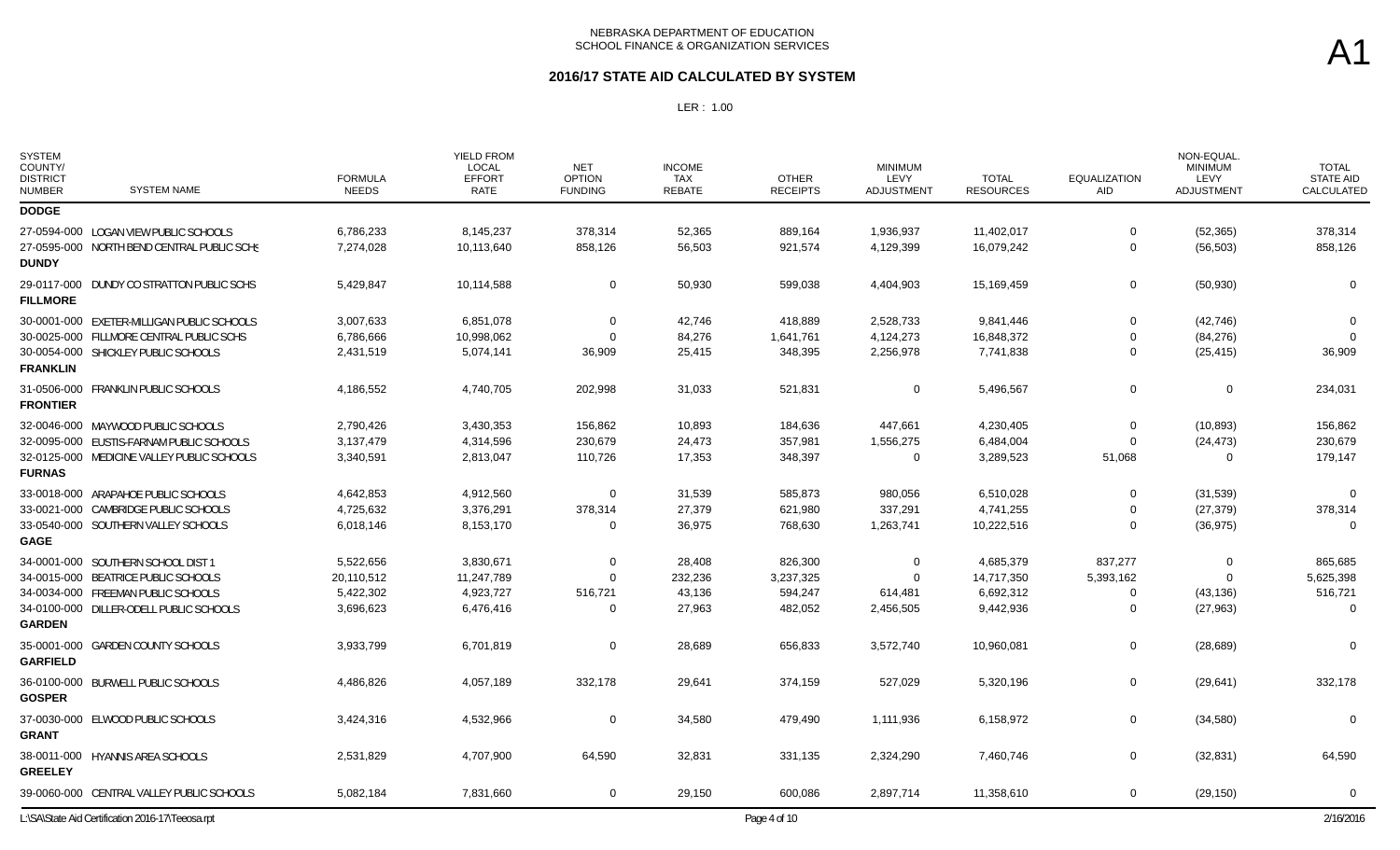### **2016/17 STATE AID CALCULATED BY SYSTEM**

| <b>SYSTEM</b><br>COUNTY/<br><b>DISTRICT</b><br><b>NUMBER</b> | <b>SYSTEM NAME</b>                         | <b>FORMULA</b><br><b>NEEDS</b> | YIELD FROM<br>LOCAL<br><b>EFFORT</b><br><b>RATE</b> | <b>NET</b><br><b>OPTION</b><br><b>FUNDING</b> | <b>INCOME</b><br><b>TAX</b><br>REBATE | <b>OTHER</b><br><b>RECEIPTS</b> | <b>MINIMUM</b><br><b>LEVY</b><br>ADJUSTMENT | <b>TOTAL</b><br><b>RESOURCES</b> | <b>EQUALIZATION</b><br><b>AID</b> | NON-EQUAL.<br><b>MINIMUM</b><br>LEVY<br>ADJUSTMENT | <b>TOTAL</b><br><b>STATE AID</b><br>CALCULATED |
|--------------------------------------------------------------|--------------------------------------------|--------------------------------|-----------------------------------------------------|-----------------------------------------------|---------------------------------------|---------------------------------|---------------------------------------------|----------------------------------|-----------------------------------|----------------------------------------------------|------------------------------------------------|
| <b>HALL</b>                                                  |                                            |                                |                                                     |                                               |                                       |                                 |                                             |                                  |                                   |                                                    |                                                |
|                                                              | 40-0002-000 GRAND ISLAND PUBLIC SCHOOLS    | 94,422,530                     | 29,946,093                                          | $\Omega$                                      | 880,961                               | 11,185,300                      | $\mathbf{0}$                                | 42,012,354                       | 52,410,176                        | $\Omega$<br>$\Omega$                               | 53,291,137                                     |
|                                                              | 40-0082-000 NORTHWEST PUBLIC SCHOOLS       | 15,065,344                     | 9,475,913                                           | 6,514,377                                     | 116,845                               | 1,243,928                       | $\mathbf 0$                                 | 17,351,063                       | 0                                 |                                                    | 6,631,222                                      |
|                                                              | 40-0083-000 WOOD RIVER RURAL SCHOOLS       | 6,661,410                      | 8,404,031                                           | $\Omega$                                      | 62,464                                | 739,138                         | 998,399                                     | 10,204,032                       | $\mathbf 0$                       | (62, 464)                                          | $\Omega$                                       |
| <b>HAMILTON</b>                                              | 40-0126-000 DONIPHAN-TRUMBULL PUBLIC SCHS  | 6,146,069                      | 7,540,263                                           | $\Omega$                                      | 85,647                                | 977,496                         | 1,658,858                                   | 10,262,264                       | $\Omega$                          | (85, 647)                                          | $\Omega$                                       |
|                                                              | 41-0002-000 GILTNER PUBLIC SCHOOLS         | 3,043,657                      | 3,988,797                                           | 673,583                                       | 17,791                                | 299,431                         | 1,958,100                                   | 6,937,702                        | $\Omega$                          | (17, 791)                                          | 673,583                                        |
|                                                              | 41-0091-000 HAMPTON PUBLIC SCHOOLS         | 2,590,289                      | 3,851,862                                           | 396,768                                       | 26,424                                | 265,093                         | 1,487,204                                   | 6,027,351                        | 0                                 | (26, 424)                                          | 396,768                                        |
| <b>HARLAN</b>                                                | 41-0504-000 AURORA PUBLIC SCHOOLS          | 13,049,756                     | 17,554,477                                          | $\mathbf 0$                                   | 192,178                               | 2,365,630                       | 3,324,818                                   | 23,437,103                       | $\Omega$                          | (192, 178)                                         | $\Omega$                                       |
| <b>HAYES</b>                                                 | 42-0002-000 ALMA PUBLIC SCHOOLS            | 4,286,508                      | 3,314,649                                           | 212,225                                       | 34,238                                | 697,369                         | 0                                           | 4,258,481                        | 28,027                            | $\mathbf{0}$                                       | 274,490                                        |
| <b>HITCHCOCK</b>                                             | 43-0079-000 HAYES CENTER PUBLIC SCHOOLS    | 2,309,980                      | 4,002,916                                           | $\mathbf 0$                                   | 9,520                                 | 206,216                         | 1,360,991                                   | 5,579,643                        | 0                                 | (9,520)                                            | $\Omega$                                       |
| HOLT                                                         | 44-0070-000 HITCHCOCK CO SCH SYSTEM        | 4,073,454                      | 4,462,154                                           | 92,272                                        | 29,655                                | 466,066                         | 978,997                                     | 6,029,144                        | $\mathbf 0$                       | (29, 655)                                          | 92,272                                         |
|                                                              | 45-0007-000 O'NEILL PUBLIC SCHOOLS         | 9,288,077                      | 11,133,996                                          | 46,136                                        | 107,415                               | 1,697,881                       | 2,397,149                                   | 15,382,577                       | $\Omega$                          | (107, 415)                                         | 46,136                                         |
|                                                              | 45-0029-000 EWING PUBLIC SCHOOLS           | 2,442,393                      | 2,942,106                                           | $\Omega$                                      | 13,061                                | 225,055                         | 783,777                                     | 3,963,999                        | $\Omega$                          | (13,061)                                           | $\Omega$                                       |
|                                                              | 45-0044-000 STUART PUBLIC SCHOOLS          | 2,924,562                      | 1,769,688                                           | 101,499                                       | 16,222                                | 279,823                         | $\Omega$                                    | 2,167,232                        | 757,330                           | $\Omega$                                           | 875,051                                        |
|                                                              | 45-0137-000 CHAMBERS PUBLIC SCHOOLS        | 2,418,024                      | 2,826,835                                           | 83,044                                        | 9,707                                 | 202,159                         | 696,249                                     | 3,817,994                        | 0                                 | (9,707)                                            | 83,044                                         |
|                                                              | 45-0239-000 WEST HOLT PUBLIC SCHOOLS       | 5,257,590                      | 10,282,137                                          | 36,909                                        | 44,079                                | 784,883                         | 4,729,783                                   | 15,877,791                       | $\Omega$                          | (44,079)                                           | 36,909                                         |
| <b>HOOKER</b>                                                |                                            |                                |                                                     |                                               |                                       |                                 |                                             |                                  |                                   |                                                    |                                                |
| <b>HOWARD</b>                                                | 46-0001-000 MULLEN PUBLIC SCHOOLS          | 2,888,076                      | 4,028,828                                           | 230,679                                       | 18,430                                | 245,494                         | 1,272,707                                   | 5,796,138                        | 0                                 | (18, 430)                                          | 230,679                                        |
|                                                              | 47-0001-000 ST PAUL PUBLIC SCHOOLS         | 8,386,778                      | 5,973,568                                           | 0                                             | 65,806                                | 834,437                         | 0                                           | 6,873,811                        | 1,512,967                         | 0                                                  | 1,578,773                                      |
|                                                              | 47-0100-000 CENTURA PUBLIC SCHOOLS         | 5,851,200                      | 5,772,212                                           | 304,496                                       | 51,037                                | 661,091                         | 337,097                                     | 7,125,933                        | $\Omega$                          | (51, 037)                                          | 304,496                                        |
| <b>JEFFERSON</b>                                             | 47-0103-000 ELBA PUBLIC SCHOOLS            | 2,314,259                      | 1,671,874                                           | 286,042                                       | 6,048                                 | 164,123                         | $\mathbf{0}$                                | 2,128,087                        | 186,172                           | $\Omega$                                           | 478,262                                        |
|                                                              | 48-0008-000 FAIRBURY PUBLIC SCHOOLS        | 10,573,752                     | 10,917,937                                          | $\mathbf 0$                                   | 103,035                               | 1,505,403                       | 976,064                                     | 13,502,439                       | $\Omega$                          | (103, 035)                                         | $\Omega$                                       |
|                                                              | 48-0300-000 TRI COUNTY PUBLIC SCHOOLS      | 5,285,663                      | 9,088,570                                           | 221,452                                       | 55,973                                | 687,219                         | 3,392,763                                   | 13,445,977                       | 0                                 | (55, 973)                                          | 221,452                                        |
| <b>JOHNSON</b>                                               | 48-0303-000 MERIDIAN PUBLIC SCHOOLS        | 3,250,657                      | 4,418,353                                           | 784,309                                       | 15,974                                | 251,438                         | 1,974,562                                   | 7,444,636                        | $\Omega$                          | (15, 974)                                          | 784,309                                        |
|                                                              | 49-0033-000 STERLING PUBLIC SCHOOLS        | 3,198,983                      | 2,892,291                                           | 0                                             | 19,187                                | 382,813                         | 272,743                                     | 3,567,034                        | 0                                 | (19, 187)                                          | $\Omega$                                       |
|                                                              | 49-0050-000 JOHNSON CO CENTRAL PUBLIC SCHS | 6,597,731                      | 6,908,112                                           | $\Omega$                                      | 52,181                                | 830,031                         | 603,078                                     | 8,393,402                        | $\Omega$                          | (52, 181)                                          | $\Omega$                                       |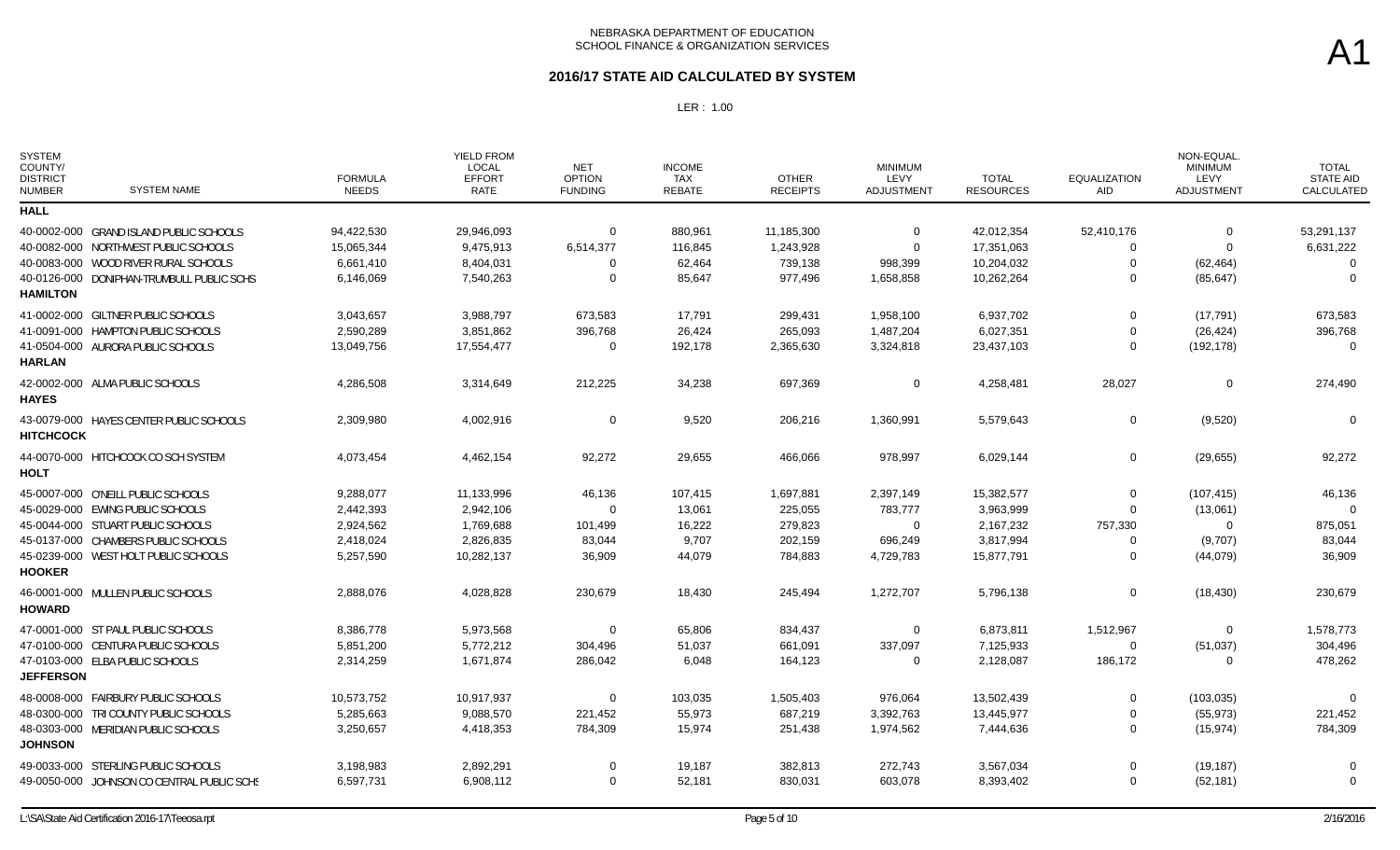#### **2016/17 STATE AID CALCULATED BY SYSTEM**

| <b>SYSTEM</b><br>COUNTY/<br><b>DISTRICT</b><br><b>NUMBER</b> | <b>SYSTEM NAME</b>                               | <b>FORMULA</b><br><b>NEEDS</b> | YIELD FROM<br>LOCAL<br><b>EFFORT</b><br>RATE | <b>NET</b><br><b>OPTION</b><br><b>FUNDING</b> | <b>INCOME</b><br><b>TAX</b><br>REBATE | <b>OTHER</b><br><b>RECEIPTS</b> | <b>MINIMUM</b><br>LEVY<br><b>ADJUSTMENT</b> | <b>TOTAL</b><br><b>RESOURCES</b> | <b>EQUALIZATION</b><br>AID | NON-EQUAL<br><b>MINIMUM</b><br>LEVY<br>ADJUSTMENT | <b>TOTAL</b><br><b>STATE AID</b><br>CALCULATED |
|--------------------------------------------------------------|--------------------------------------------------|--------------------------------|----------------------------------------------|-----------------------------------------------|---------------------------------------|---------------------------------|---------------------------------------------|----------------------------------|----------------------------|---------------------------------------------------|------------------------------------------------|
| <b>KEARNEY</b>                                               |                                                  |                                |                                              |                                               |                                       |                                 |                                             |                                  |                            |                                                   |                                                |
|                                                              | 50-0001-000 WILCOX-HILDRETH PUBLIC SCHOOLS       | 3,251,339                      | 8,208,314                                    | $\Omega$                                      | 28,956                                | 429,750                         | 3,367,871                                   | 12,034,891                       | $\Omega$                   | (28, 956)                                         | $\Omega$                                       |
|                                                              | 50-0501-000 AXTELL COMMUNITY SCHOOLS             | 3,699,090                      | 5,851,925                                    | $\Omega$                                      | 28,734                                | 475,228                         | 2,346,037                                   | 8,701,924                        | 0                          | (28, 734)                                         |                                                |
| <b>KEITH</b>                                                 | 50-0503-000 MINDEN PUBLIC SCHOOLS                | 8,889,296                      | 13,904,166                                   | $\Omega$                                      | 107,516                               | 1,207,027                       | 5,432,357                                   | 20,651,066                       | $\Omega$                   | (107, 516)                                        | $\Omega$                                       |
|                                                              | 51-0001-000 OGALLALA PUBLIC SCHOOLS              | 10,483,842                     | 9,186,162                                    | $\Omega$                                      | 114,114                               | 2,018,884                       | $\mathbf 0$                                 | 11,319,160                       | $\Omega$                   | $\mathbf 0$                                       | 114,114                                        |
| <b>KEYA PAHA</b>                                             | 51-0006-000 PAXTON CONSOLIDATED SCHOOLS          | 3,249,255                      | 4,563,679                                    | 405,995                                       | 20,801                                | 339,500                         | 2,112,984                                   | 7,442,959                        | $\mathbf 0$                | (20, 801)                                         | 405,995                                        |
| <b>KIMBALL</b>                                               | 52-0100-000 KEYA PAHA COUNTY SCHOOLS             | 2,222,568                      | 4,441,987                                    | $\Omega$                                      | 15,363                                | 340,593                         | 2,423,992                                   | 7,221,935                        | 0                          | (15, 363)                                         | $\Omega$                                       |
| <b>KNOX</b>                                                  | 53-0001-000 KIMBALL PUBLIC SCHOOLS               | 6,003,714                      | 5,789,407                                    | $\Omega$                                      | 55,087                                | 748,754                         | $\mathbf 0$                                 | 6,593,248                        | $\mathbf 0$                | $\Omega$                                          | 55,087                                         |
|                                                              | 54-0013-000 CREIGHTON COMMUNITY PUBLIC SCH       | 4,362,359                      | 4,848,078                                    | 27,681                                        | 33,266                                | 559,294                         | 761,148                                     | 6,229,467                        | $\Omega$                   | (33, 266)                                         | 27,681                                         |
|                                                              | 54-0096-000 CROFTON COMMUNITY SCHOOLS            | 4,789,033                      | 5,368,100                                    | 304,496                                       | 35,215                                | 646,007                         | 1,075,231                                   | 7,429,049                        | $\Omega$                   | (35, 215)                                         | 304,496                                        |
|                                                              | 54-0501-000 NIOBRARA PUBLIC SCHOOLS              | 3,514,247                      | 1,607,487                                    | 618,220                                       | 6,770                                 | 517,742                         | $\mathbf{0}$                                | 2,750,219                        | 764,028                    | $\Omega$                                          | 1,389,018                                      |
|                                                              | 54-0505-000 SANTEE COMMUNITY SCHOOLS             | 3,091,676                      | 64,054                                       | $\Omega$                                      | 295                                   | 461,521                         | $\Omega$                                    | 525,870                          | 2,565,806                  | $\Omega$                                          | 2,566,101                                      |
|                                                              | 54-0576-000 WAUSA PUBLIC SCHOOLS                 | 3,606,395                      | 3,804,203                                    | $\Omega$                                      | 22,093                                | 364,341                         | 1,125,283                                   | 5,315,920                        | 0                          | (22,093)                                          | $\Omega$                                       |
| <b>LANCASTER</b>                                             | 54-0586-000 BLOOMFIELD COMMUNITY SCHOOLS         | 3,712,996                      | 5,724,841                                    | $\Omega$                                      | 34,553                                | 530,793                         | 2,264,175                                   | 8,554,362                        | $\Omega$                   | (34, 553)                                         | $\Omega$                                       |
|                                                              | 55-0001-000 LINCOLN PUBLIC SCHOOLS               | 377,120,549                    | 184, 117, 405                                | $\Omega$                                      | 6,073,401                             | 64,925,453                      | $\mathbf 0$                                 | 255,116,259                      | 122,004,290                | $\Omega$                                          | 128,077,691                                    |
|                                                              | 55-0145-000 WAVERLY SCHOOL DISTRICT 145          | 18,883,298                     | 15,678,485                                   | $\Omega$                                      | 249,274                               | 3,160,494                       | $\mathbf{0}$                                | 19,088,253                       | $\Omega$                   | $\Omega$                                          | 249,274                                        |
|                                                              | 55-0148-000 MALCOLM PUBLIC SCHOOLS               | 6,106,587                      | 3,169,522                                    | 1,513,255                                     | 53,890                                | 607,989                         | 196,193                                     | 5,540,849                        | 565,738                    | $\Omega$                                          | 2,132,883                                      |
|                                                              | 55-0160-000 NORRIS SCHOOL DIST 160               | 20,069,977                     | 12,845,528                                   | 1,900,796                                     | 240,752                               | 2,374,793                       | $\Omega$                                    | 17,361,869                       | 2,708,108                  | $\Omega$                                          | 4,849,656                                      |
| <b>LEARNING COM</b>                                          | 55-0161-000 RAYMOND CENTRAL PUBLIC SCHOOL        | 7,820,335                      | 6,581,172                                    | $\Omega$                                      | 108,960                               | 1,089,846                       | $\Omega$                                    | 7,779,978                        | 40,357                     | $\Omega$                                          | 149,317                                        |
| <b>LINCOLN</b>                                               | 00-9000-000 LEARNING COMMUNITY OF DOUGLAS        | 1,202,554,471                  | 520,207,369                                  | 14,339,013                                    | 18,702,421                            | 177,318,976                     | $\mathbf 0$                                 | 730,567,779                      | 471,986,692                | $\Omega$                                          | 505,028,126                                    |
|                                                              | 56-0001-000 NORTH PLATTE PUBLIC SCHOOLS          | 38,607,285                     | 21,087,765                                   | $\Omega$                                      | 568,686                               | 6,031,581                       | $\mathbf 0$                                 | 27,688,032                       | 10,919,253                 | $\Omega$                                          | 11,487,939                                     |
|                                                              | 56-0006-000 BRADY PUBLIC SCHOOLS                 | 3,060,472                      | 2,553,779                                    | 147,635                                       | 16,858                                | 275,163                         | $\Omega$                                    | 2,993,435                        | 67,037                     | $\Omega$                                          | 231,530                                        |
|                                                              | 56-0007-000 MAXWELL PUBLIC SCHOOLS               | 3,511,001                      | 2,381,095                                    | 1,282,576                                     | 15,392                                | 266,272                         | $\Omega$                                    | 3,945,335                        | 0                          | $\Omega$                                          | 1,297,968                                      |
|                                                              | 56-0037-000 HERSHEY PUBLIC SCHOOLS               | 6,078,388                      | 4,947,866                                    | 1,227,213                                     | 37,621                                | 644,273                         | 226,612                                     | 7,083,585                        | $\Omega$                   | (37, 621)                                         | 1,227,213                                      |
|                                                              | 56-0055-000 SUTHERLAND PUBLIC SCHOOLS            | 4,718,958                      | 3,689,312                                    | 27,681                                        | 34,105                                | 552,574                         | $\Omega$                                    | 4,303,672                        | 415,286                    | $\Omega$                                          | 477,072                                        |
| <b>LOGAN</b>                                                 | 56-0565-000 WALLACE PUBLIC SCH DIST 65 R         | 3,273,771                      | 5,415,193                                    | 479,812                                       | 16,845                                | 278,519                         | 2,225,103                                   | 8,415,472                        | $\Omega$                   | (16, 845)                                         | 479,812                                        |
|                                                              | 57-0501-000 STAPLETON PUBLIC SCHOOLS             | 3,176,711                      | 2,975,259                                    | 378,314                                       | 15,869                                | 268,892                         | 564,407                                     | 4,202,741                        | 0                          | (15, 869)                                         | 378,314                                        |
|                                                              | L:\SA\State Aid Certification 2016-17\Teeosa.rpt |                                |                                              |                                               |                                       | Page 6 of 10                    |                                             |                                  |                            |                                                   | 2/16/2016                                      |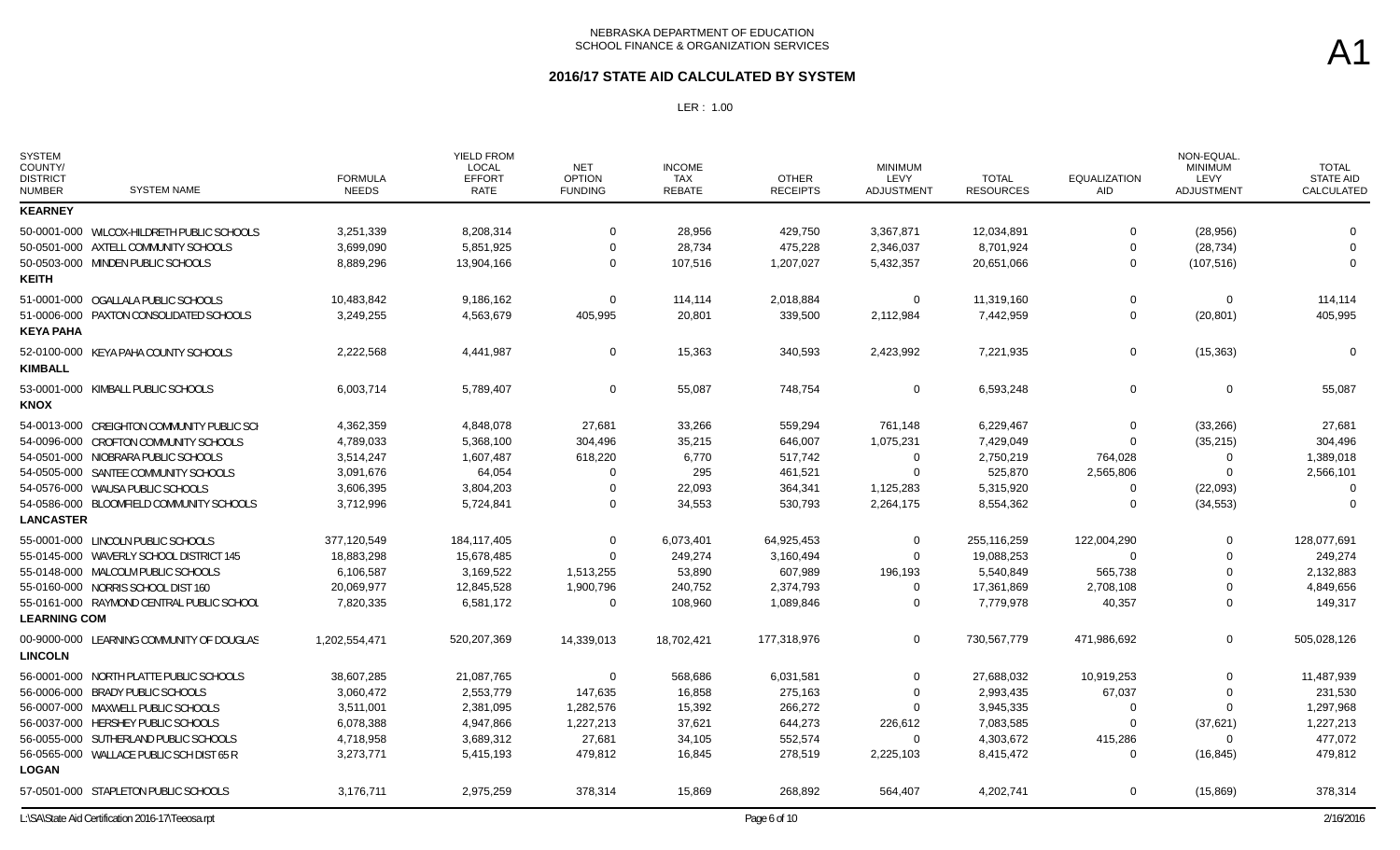#### **2016/17 STATE AID CALCULATED BY SYSTEM**

| <b>SYSTEM</b><br>COUNTY/<br><b>DISTRICT</b><br><b>NUMBER</b> | <b>SYSTEM NAME</b>                                                                 | <b>FORMULA</b><br><b>NEEDS</b> | <b>YIELD FROM</b><br><b>LOCAL</b><br><b>EFFORT</b><br>RATE | <b>NET</b><br><b>OPTION</b><br><b>FUNDING</b> | <b>INCOME</b><br>TAX<br><b>REBATE</b> | <b>OTHER</b><br><b>RECEIPTS</b> | <b>MINIMUM</b><br>LEVY<br>ADJUSTMENT | <b>TOTAL</b><br><b>RESOURCES</b> | <b>EQUALIZATION</b><br>AID | NON-EQUAL.<br><b>MINIMUM</b><br>LEVY<br>ADJUSTMENT | <b>TOTAL</b><br><b>STATE AID</b><br>CALCULATED |
|--------------------------------------------------------------|------------------------------------------------------------------------------------|--------------------------------|------------------------------------------------------------|-----------------------------------------------|---------------------------------------|---------------------------------|--------------------------------------|----------------------------------|----------------------------|----------------------------------------------------|------------------------------------------------|
| <b>LOUP</b>                                                  |                                                                                    |                                |                                                            |                                               |                                       |                                 |                                      |                                  |                            |                                                    |                                                |
| <b>MADISON</b>                                               | 58-0025-000 LOUP COUNTY PUBLIC SCHOOLS                                             | 2,221,650                      | 2,939,825                                                  | $\mathbf{0}$                                  | 9,280                                 | 169,541                         | 1,167,698                            | 4,286,344                        | $\mathbf 0$                | (9, 280)                                           | $\overline{0}$                                 |
|                                                              | 59-0001-000 MADISON PUBLIC SCHOOLS                                                 | 6,719,573                      | 8,182,002                                                  | $\Omega$                                      | 63,521                                | 828,955                         | 1,953,862                            | 11,028,340                       | $\mathbf 0$                | (63, 521)                                          | $\Omega$                                       |
|                                                              | 59-0002-000 NORFOLK PUBLIC SCHOOLS                                                 | 39,629,989                     | 22,798,965                                                 | $\Omega$                                      | 619,682                               | 7,218,790                       | $\Omega$                             | 30,637,437                       | 8,992,552                  | $\mathbf 0$                                        | 9,612,234                                      |
|                                                              | 59-0005-000 BATTLE CREEK PUBLIC SCHOOLS<br>59-0013-000 NEWMAN GROVE PUBLIC SCHOOLS | 5,308,409<br>2,846,522         | 6,519,010<br>6,215,653                                     | 507,494                                       | 43,266<br>23,433                      | 659,669<br>367,392              | 1,300,542<br>3,591,404               | 9,029,981<br>10,197,882          | $\Omega$<br>$\Omega$       | (43, 266)<br>(23, 433)                             | 507,494<br>$\Omega$                            |
| <b>MCPHERSON</b>                                             | 59-0080-000 ELKHORN VALLEY SCHOOLS                                                 | 4,698,519                      | 7,291,860                                                  | $\Omega$                                      | 43,108                                | 557,202                         | 1,937,447                            | 9,829,617                        | $\mathbf 0$                | (43, 108)                                          | $\Omega$                                       |
| <b>MERRICK</b>                                               | 60-0090-000 MC PHERSON COUNTY SCHOOLS                                              | 2,246,623                      | 2,289,124                                                  | 46,136                                        | 9,275                                 | 161,920                         | 526,499                              | 3,032,954                        | $\mathbf 0$                | (9,275)                                            | 46,136                                         |
| <b>MORRILL</b>                                               | 61-0004-000 CENTRAL CITY PUBLIC SCHOOLS                                            | 8,635,971                      | 8,848,319                                                  | $\Omega$                                      | 82,856                                | 1,339,188                       | $\Omega$                             | 10,270,363                       | $\Omega$                   | $\Omega$                                           | 82,856                                         |
|                                                              | 61-0049-000 PALMER PUBLIC SCHOOLS                                                  | 3,773,839                      | 2,920,727                                                  | 839,672                                       | 17,916                                | 323,822                         | $\Omega$                             | 4,102,137                        | 0                          | $\Omega$                                           | 857,588                                        |
| <b>NANCE</b>                                                 | 62-0021-000 BAYARD PUBLIC SCHOOLS                                                  | 5,367,139                      | 2,931,130                                                  | $\Omega$                                      | 30,870                                | 496,475                         | $\Omega$                             | 3,458,475                        | 1,908,664                  | $\mathbf 0$                                        | 1,939,534                                      |
|                                                              | 62-0063-000 BRIDGEPORT PUBLIC SCHOOLS                                              | 6,332,512                      | 5,661,083                                                  | $\mathbf 0$                                   | 66,445                                | 737,833                         | $\Omega$                             | 6,465,361                        | 0                          | $\mathbf 0$                                        | 66,445                                         |
| <b>NEMAHA</b>                                                | 63-0001-000 FULLERTON PUBLIC SCHOOLS                                               | 4,392,179                      | 5,295,850                                                  | $\Omega$                                      | 31,400                                | 501,436                         | 1,317,078                            | 7,145,764                        | 0                          | (31, 400)                                          | - 0                                            |
|                                                              | 63-0030-000 TWIN RIVER PUBLIC SCHOOLS                                              | 6,916,083                      | 9,586,473                                                  | $\Omega$                                      | 41,024                                | 833,911                         | 2,964,138                            | 13,425,546                       | $\Omega$                   | (41, 024)                                          | $\Omega$                                       |
| <b>NUCKOLLS</b>                                              | 64-0023-000 JOHNSON-BROCK PUBLIC SCHOOLS                                           | 4,131,002                      | 4,489,307                                                  | 498,267                                       | 34,660                                | 331,867                         | 1,481,022                            | 6,835,123                        | $\Omega$                   | (34,660)                                           | 498,267                                        |
|                                                              | 64-0029-000 AUBURN PUBLIC SCHOOLS                                                  | 9,586,661                      | 6,138,144                                                  | 147,635                                       | 104,286                               | 1,334,284                       | $\Omega$                             | 7,724,349                        | 1,862,312                  | $\Omega$                                           | 2,114,233                                      |
| <b>OTOE</b>                                                  | 65-0011-000 SUPERIOR PUBLIC SCHOOLS                                                | 5,862,538                      | 5,771,627                                                  | $\Omega$                                      | 45,715                                | 916,920                         | 660,851                              | 7,395,113                        | 0                          | (45, 715)                                          | - 0                                            |
|                                                              | 65-2005-000 SOUTH CENTRAL NEBRASKA UNIFIED                                         | 9,539,559                      | 16,646,961                                                 | $\Omega$                                      | 82,359                                | 1,209,738                       | 8,285,193                            | 26,224,251                       | $\Omega$                   | (82, 359)                                          | $\Omega$                                       |
| <b>PAWNEE</b>                                                | 66-0027-000 SYRACUSE-DUNBAR-AVOCA SCHOOL                                           | 8,860,981                      | 8,338,273                                                  | $\Omega$                                      | 97,424                                | 1,160,431                       | 610,362                              | 10,206,490                       | $\mathbf 0$                | (97, 424)                                          | $\Omega$                                       |
|                                                              | 66-0111-000 NEBRASKA CITY PUBLIC SCHOOLS                                           | 15,036,895                     | 9,173,264                                                  | 101,499                                       | 152,151                               | 2,329,597                       | $\Omega$                             | 11,756,511                       | 3,280,384                  | 0                                                  | 3,534,034                                      |
|                                                              | 66-0501-000 PALMYRA DISTRICT OR 1                                                  | 5,771,086                      | 4,968,584                                                  | 55,363                                        | 62,260                                | 636,853                         | $\Omega$                             | 5,723,060                        | 48,026                     | $\Omega$                                           | 165,649                                        |
| <b>PERKINS</b>                                               | 67-0001-000 PAWNEE CITY PUBLIC SCHOOLS                                             | 4,009,085                      | 3,117,663                                                  | 433,677                                       | 18,494                                | 400,797                         | $\Omega$                             | 3,970,631                        | 38,454                     | $\mathbf 0$                                        | 490,625                                        |
|                                                              | 67-0069-000 LEWISTON CONSOLIDATED SCHOOLS                                          | 3,010,560                      | 4,183,871                                                  | 535,175                                       | 11,337                                | 238,135                         | 1,523,766                            | 6,492,284                        | $\Omega$                   | (11, 337)                                          | 535,175                                        |
|                                                              | 68-0020-000 PERKINS COUNTY SCHOOLS                                                 | 5,333,653                      | 12,185,179                                                 | $\mathbf 0$                                   | 61,876                                | 927,318                         | 6,268,056                            | 19,442,429                       | $\mathbf 0$                | (61, 876)                                          | $\overline{0}$                                 |
|                                                              | L:\SA\State Aid Certification 2016-17\Teeosa.rpt                                   |                                |                                                            |                                               |                                       | Page 7 of 10                    |                                      |                                  |                            |                                                    | 2/16/2016                                      |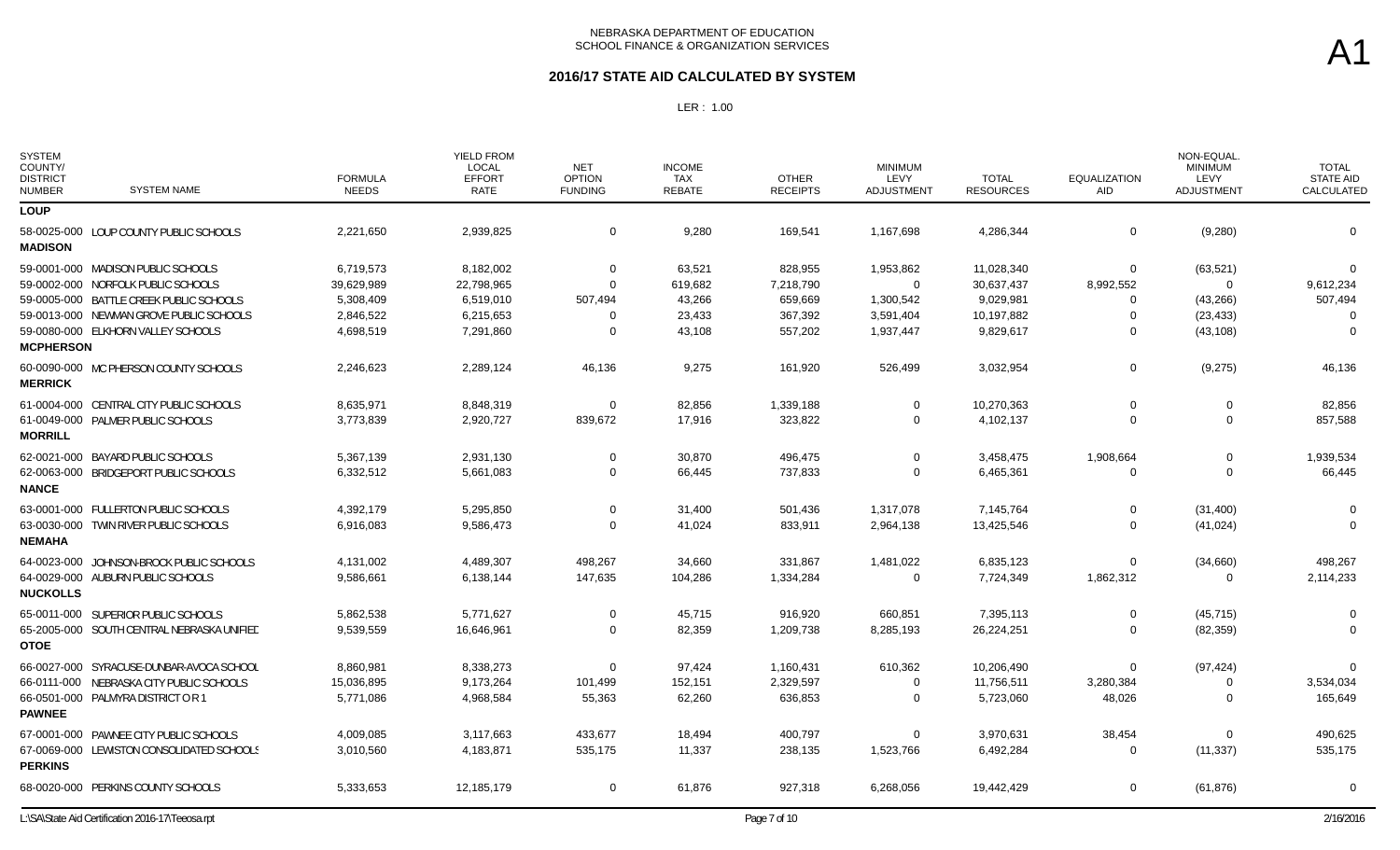### **2016/17 STATE AID CALCULATED BY SYSTEM**

| <b>SYSTEM</b><br>COUNTY/<br><b>DISTRICT</b><br><b>NUMBER</b> | <b>SYSTEM NAME</b>                            | <b>FORMULA</b><br><b>NEEDS</b> | <b>YIELD FROM</b><br><b>LOCAL</b><br><b>EFFORT</b><br><b>RATE</b> | <b>NET</b><br><b>OPTION</b><br><b>FUNDING</b> | <b>INCOME</b><br><b>TAX</b><br>REBATE | <b>OTHER</b><br><b>RECEIPTS</b> | <b>MINIMUM</b><br>LEVY<br>ADJUSTMENT | <b>TOTAL</b><br><b>RESOURCES</b> | <b>EQUALIZATION</b><br>AID | NON-EQUAL<br><b>MINIMUM</b><br>LEVY<br><b>ADJUSTMENT</b> | <b>TOTAL</b><br><b>STATE AID</b><br>CALCULATED |
|--------------------------------------------------------------|-----------------------------------------------|--------------------------------|-------------------------------------------------------------------|-----------------------------------------------|---------------------------------------|---------------------------------|--------------------------------------|----------------------------------|----------------------------|----------------------------------------------------------|------------------------------------------------|
| <b>PHELPS</b>                                                |                                               |                                |                                                                   |                                               |                                       |                                 |                                      |                                  |                            |                                                          |                                                |
|                                                              | 69-0044-000 HOLDREGE PUBLIC SCHOOLS           | 12,489,715                     | 11,430,775                                                        | $\overline{0}$                                | 183,638                               | 1,994,419                       | $\mathbf 0$                          | 13,608,832                       | $\Omega$                   | $\mathbf 0$                                              | 183,638                                        |
|                                                              | 69-0054-000 BERTRAND PUBLIC SCHOOLS           | 4,048,708                      | 6,129,536                                                         | 9,227                                         | 32,256                                | 521,580                         | 2,641,217                            | 9,333,816                        | $\Omega$                   | (32, 256)                                                | 9,227                                          |
| <b>PIERCE</b>                                                | 69-0055-000 LOOMIS PUBLIC SCHOOLS             | 3,095,616                      | 5,448,814                                                         | 378,314                                       | 15,366                                | 361,376                         | 2,524,436                            | 8,728,306                        | $\Omega$                   | (15, 366)                                                | 378,314                                        |
|                                                              | 70-0002-000 PIERCE PUBLIC SCHOOLS             | 8,245,264                      | 8,083,886                                                         | 9,227                                         | 78,281                                | 939,948                         | 615,184                              | 9,726,526                        | $\Omega$                   | (78, 281)                                                | 9,227                                          |
|                                                              | 70-0005-000 PLAINVIEW PUBLIC SCHOOLS          | 4,433,133                      | 7,455,812                                                         | $\mathbf 0$                                   | 46,682                                | 582,052                         | 3,071,794                            | 11,156,340                       | 0                          | (46, 682)                                                | $\Omega$                                       |
| <b>PLATTE</b>                                                | 70-0542-000 OSMOND COMMUNITY SCHOOLS          | 3,347,856                      | 4,209,651                                                         | 9,227                                         | 31,335                                | 415,277                         | 1,328,566                            | 5,994,056                        | $\Omega$                   | (31, 335)                                                | 9,227                                          |
|                                                              | 71-0001-000 COLUMBUS PUBLIC SCHOOLS           | 34,945,010                     | 17,382,262                                                        | $\mathbf 0$                                   | 559,507                               | 5,612,861                       | $\mathbf 0$                          | 23,554,630                       | 11,390,380                 | $\mathbf 0$                                              | 11,949,887                                     |
|                                                              | 71-0005-000 LAKEVIEW COMMUNITY SCHOOLS        | 10,148,727                     | 13,818,031                                                        | 92,272                                        | 74,257                                | 1,560,933                       | 5,789,755                            | 21,335,248                       | 0                          | (74, 257)                                                | 92,272                                         |
| POLK                                                         | 71-0067-000 HUMPHREY PUBLIC SCHOOLS           | 3,707,304                      | 8,553,703                                                         | 442,904                                       | 65,561                                | 663,518                         | 5,760,063                            | 15,485,749                       | $\Omega$                   | (65, 561)                                                | 442,904                                        |
|                                                              | 72-0015-000 CROSS COUNTY COMMUNITY SCHOO      | 5,084,936                      | 8,377,525                                                         | 119,953                                       | 40,151                                | 580,896                         | 3,558,773                            | 12,677,298                       | $\Omega$                   | (40, 151)                                                | 119,953                                        |
|                                                              | 72-0019-000 OSCEOLA PUBLIC SCHOOLS            | 3,706,846                      | 5,245,875                                                         | $\Omega$                                      | 32,622                                | 544,998                         | 1,591,074                            | 7,414,569                        | $\Omega$                   | (32, 622)                                                | $\Omega$                                       |
|                                                              | 72-0032-000 SHELBY - RISING CITY PUBLIC SCHOO | 4,976,500                      | 7,341,342                                                         | 396,768                                       | 37,956                                | 587,302                         | 2,569,470                            | 10,932,838                       | 0                          | (37, 956)                                                | 396,768                                        |
| <b>RED WILLOW</b>                                            | 72-0075-000 HIGH PLAINS COMMUNITY SCHOOLS     | 3,770,114                      | 8,594,854                                                         | $\Omega$                                      | 33,660                                | 478,815                         | 3,740,480                            | 12,847,809                       | 0                          | (33,660)                                                 | $\Omega$                                       |
|                                                              | 73-0017-000 MC COOK PUBLIC SCHOOLS            | 14,857,960                     | 7,203,395                                                         | 64,590                                        | 163,292                               | 2,875,197                       | 0                                    | 10,306,474                       | 4,551,486                  | 0                                                        | 4,779,368                                      |
| <b>RICHARDSON</b>                                            | 73-0179-000 SOUTHWEST PUBLIC SCHOOLS          | 4,216,821                      | 7,566,604                                                         | $\Omega$                                      | 30,939                                | 530,830                         | 2,111,082                            | 10,239,455                       | $\mathbf 0$                | (30, 939)                                                | $\Omega$                                       |
|                                                              | 74-0056-000 FALLS CITY PUBLIC SCHOOLS         | 10,099,432                     | 9,186,638                                                         | 36,909                                        | 96,998                                | 1,525,438                       | $\mathbf 0$                          | 10,845,983                       | 0                          | $\Omega$                                                 | 133,907                                        |
| <b>ROCK</b>                                                  | 74-0070-000 HUMBOLDT TABLE ROCK STEINAUER     | 5,597,774                      | 8,299,221                                                         | 0                                             | 43,827                                | 1,053,316                       | 1,678,103                            | 11,074,467                       | $\mathbf 0$                | (43, 827)                                                | $\Omega$                                       |
| <b>SALINE</b>                                                | 75-0100-000 ROCK COUNTY PUBLIC SCHOOLS        | 3,497,083                      | 5,778,909                                                         | 119,953                                       | 27,188                                | 681,933                         | 2,469,328                            | 9,077,311                        | 0                          | (27, 188)                                                | 119,953                                        |
|                                                              | 76-0002-000 CRETE PUBLIC SCHOOLS              | 20,893,553                     | 9,690,542                                                         | 0                                             | 155,081                               | 2,300,077                       | $\Omega$                             | 12,145,700                       | 8,747,853                  | 0                                                        | 8,902,934                                      |
|                                                              | 76-0044-000 DORCHESTER PUBLIC SCHOOL          | 3,104,802                      | 4,065,123                                                         | $\Omega$                                      | 19,779                                | 327,017                         | 1,350,434                            | 5,762,353                        | 0                          | (19, 779)                                                | $\Omega$                                       |
|                                                              | 76-0068-000 FRIEND PUBLIC SCHOOLS             | 3,665,535                      | 4,529,055                                                         | 9,227                                         | 38,463                                | 458,120                         | 664,865                              | 5,699,730                        | 0                          | (38, 463)                                                | 9,227                                          |
| <b>SAUNDERS</b>                                              | 76-0082-000 WILBER-CLATONIA PUBLIC SCHOOLS    | 6,650,268                      | 6,792,729                                                         | 239,906                                       | 53,248                                | 657.868                         | 1,308,280                            | 9,052,031                        | $\Omega$                   | (53, 248)                                                | 239,906                                        |
|                                                              | 78-0001-000 ASHLAND-GREENWOOD PUBLIC SCH:     | 10,452,961                     | 7,101,776                                                         | 18,454                                        | 140,195                               | 1,311,327                       | $\Omega$                             | 8,571,752                        | 1,881,209                  | $\Omega$                                                 | 2,039,858                                      |
|                                                              | 78-0009-000 YUTAN PUBLIC SCHOOLS              | 5,773,203                      | 2,895,320                                                         | 230,679                                       | 53,662                                | 693,682                         | $\Omega$                             | 3,873,343                        | 1,899,860                  | $\Omega$                                                 | 2,184,201                                      |
|                                                              | 78-0039-000 WAHOO PUBLIC SCHOOLS              | 11,118,945                     | 9,519,327                                                         | 27,681                                        | 152,830                               | 1,661,325                       | $\Omega$                             | 11,361,163                       | 0                          | $\Omega$                                                 | 180,511                                        |
|                                                              | 78-0072-000 MEAD PUBLIC SCHOOLS               | 3,655,698                      | 3,954,039                                                         | 258,361                                       | 26,744                                | 371,288                         | $\Omega$                             | 4,610,432                        | $\Omega$                   | $\Omega$                                                 | 285,105                                        |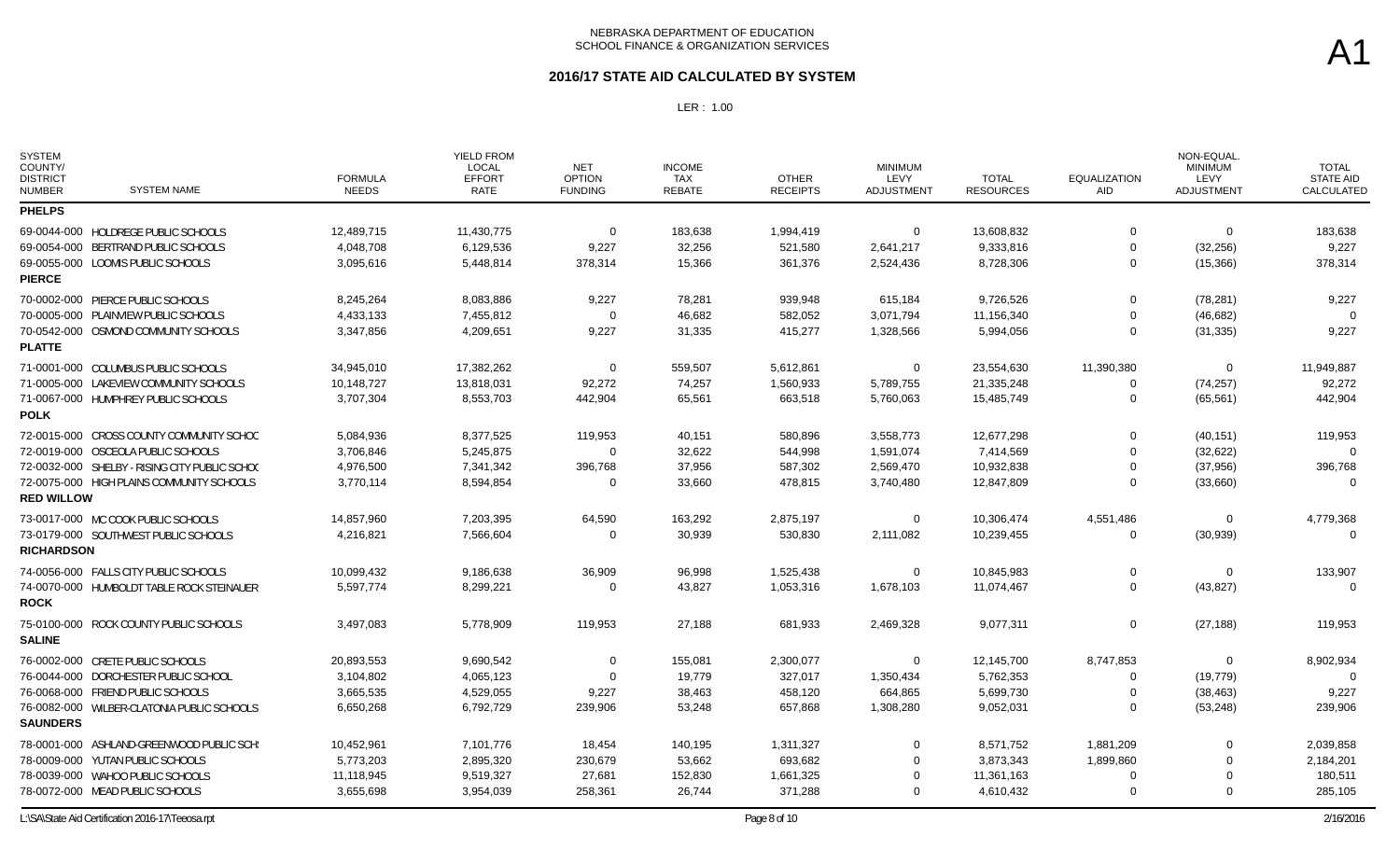### **2016/17 STATE AID CALCULATED BY SYSTEM**

| <b>SYSTEM</b><br>COUNTY/<br><b>DISTRICT</b><br><b>NUMBER</b> | <b>SYSTEM NAME</b>                        | <b>FORMULA</b><br><b>NEEDS</b> | <b>YIELD FROM</b><br><b>LOCAL</b><br><b>EFFORT</b><br><b>RATE</b> | <b>NET</b><br><b>OPTION</b><br><b>FUNDING</b> | <b>INCOME</b><br><b>TAX</b><br><b>REBATE</b> | <b>OTHER</b><br><b>RECEIPTS</b> | <b>MINIMUM</b><br>LEVY<br><b>ADJUSTMENT</b> | <b>TOTAL</b><br><b>RESOURCES</b> | <b>EQUALIZATION</b><br><b>AID</b> | NON-EQUAL.<br><b>MINIMUM</b><br>LEVY<br><b>ADJUSTMENT</b> | <b>TOTAL</b><br><b>STATE AID</b><br>CALCULATED |
|--------------------------------------------------------------|-------------------------------------------|--------------------------------|-------------------------------------------------------------------|-----------------------------------------------|----------------------------------------------|---------------------------------|---------------------------------------------|----------------------------------|-----------------------------------|-----------------------------------------------------------|------------------------------------------------|
| <b>SAUNDERS</b>                                              |                                           |                                |                                                                   |                                               |                                              |                                 |                                             |                                  |                                   |                                                           |                                                |
| <b>SCOTTS BLUFF</b>                                          | 78-0107-000 CEDAR BLUFFS PUBLIC SCHOOLS   | 4,123,643                      | 2,916,970                                                         | 590,538                                       | 31,292                                       | 366,401                         | $\mathbf 0$                                 | 3,905,201                        | 218,442                           | $\mathbf 0$                                               | 840,272                                        |
|                                                              | 79-0002-000 MINATARE PUBLIC SCHOOLS       | 3,250,018                      | 422,389                                                           | 166,089                                       | 21,463                                       | 285,532                         | $\Omega$                                    | 895,473                          | 2,354,545                         | $\Omega$                                                  | 2,542,097                                      |
|                                                              | 79-0011-000 MORRILL PUBLIC SCHOOLS        | 4,897,771                      | 3,636,802                                                         | $\Omega$                                      | 30,598                                       | 510,635                         | $\Omega$                                    | 4,178,035                        | 719,736                           |                                                           | 750,334                                        |
|                                                              | 79-0016-000 GERING PUBLIC SCHOOLS         | 18,892,002                     | 7,397,031                                                         | $\Omega$                                      | 174,847                                      | 2,360,930                       | $\Omega$                                    | 9,932,808                        | 8,959,194                         |                                                           | 9,134,041                                      |
|                                                              | 79-0031-000 MITCHELL PUBLIC SCHOOLS       | 8,342,245                      | 2,899,955                                                         | 1,051,897                                     | 57,870                                       | 670,830                         |                                             | 4,680,552                        | 3,661,693                         |                                                           | 4,771,460                                      |
| <b>SEWARD</b>                                                | 79-0032-000 SCOTTSBLUFF PUBLIC SCHOOLS    | 33,756,612                     | 14,152,827                                                        | 553,630                                       | 321,639                                      | 4,948,820                       | $\Omega$                                    | 19,976,916                       | 13,779,696                        | $\Omega$                                                  | 14,654,965                                     |
|                                                              | 80-0005-000 MILFORD PUBLIC SCHOOLS        | 8,260,798                      | 6,012,117                                                         | 544,403                                       | 81,253                                       | 872,018                         | $\mathbf 0$                                 | 7,509,791                        | 751,007                           | $\Omega$                                                  | 1,376,663                                      |
|                                                              | 80-0009-000 SEWARD PUBLIC SCHOOLS         | 14,660,944                     | 14,783,955                                                        | $\Omega$                                      | 234,436                                      | 3,064,657                       | 1,833,210                                   | 19,916,258                       | $\Omega$                          | (234, 436)                                                | $\Omega$                                       |
| <b>SHERIDAN</b>                                              | 80-0567-000 CENTENNIAL PUBLIC SCHOOLS     | 5,972,718                      | 15,228,245                                                        | $\Omega$                                      | 76,327                                       | 1,099,280                       | 8,687,714                                   | 25,091,566                       | $\Omega$                          | (76, 327)                                                 | $\Omega$                                       |
|                                                              | 81-0003-000 HAY SPRINGS PUBLIC SCHOOLS    | 2,872,864                      | 1,487,321                                                         | 27,681                                        | 17,924                                       | 220,754                         | 0                                           | 1,753,680                        | 1,119,184                         | 0                                                         | 1,164,789                                      |
| <b>SHERMAN</b>                                               | 81-0010-000 GORDON-RUSHVILLE PUBLIC SCHS  | 8,936,360                      | 7,394,327                                                         | $\Omega$                                      | 57,649                                       | 1,229,658                       | 335,702                                     | 9,017,336                        | 0                                 | (57, 649)                                                 | $\overline{0}$                                 |
|                                                              | 82-0001-000 LOUP CITY PUBLIC SCHOOLS      | 4,271,891                      | 6,018,907                                                         | $\Omega$                                      | 33,292                                       | 465,412                         | 1,309,112                                   | 7,826,723                        | 0                                 | (33, 292)                                                 | - 0                                            |
| <b>SIOUX</b>                                                 | 82-0015-000 LITCHFIELD PUBLIC SCHOOLS     | 2,318,204                      | 2,491,244                                                         | $\Omega$                                      | 12,320                                       | 200,046                         | 295,212                                     | 2,998,822                        | $\Omega$                          | (12, 320)                                                 | $\Omega$                                       |
| <b>STANTON</b>                                               | 83-0500-000 SIOUX COUNTY PUBLIC SCHOOLS   | 2,185,405                      | 4,501,709                                                         | $\Omega$                                      | 15,371                                       | 177,658                         | 1,567,495                                   | 6,262,233                        | $\mathbf 0$                       | (15, 371)                                                 | $\Omega$                                       |
| <b>THAYER</b>                                                | 84-0003-000 STANTON COMMUNITY SCHOOLS     | 5,922,414                      | 6,276,782                                                         | 258,361                                       | 43,722                                       | 772,664                         | 1,409,765                                   | 8,761,294                        | 0                                 | (43, 722)                                                 | 258,361                                        |
|                                                              | 85-0060-000 DESHLER PUBLIC SCHOOLS        | 3,519,728                      | 5,501,842                                                         | 258,361                                       | 30,748                                       | 374,115                         | 2,049,436                                   | 8,214,502                        | $\Omega$                          | (30, 748)                                                 | 258,361                                        |
|                                                              | 85-0070-000 THAYER CENTRAL COMMUNITY SCHS | 5,508,863                      | 7,994,874                                                         | 0                                             | 54,646                                       | 650,507                         | 2,064,276                                   | 10,764,303                       | $\Omega$                          | (54, 646)                                                 | - 0                                            |
| <b>THOMAS</b>                                                | 85-2001-000 BRUNING-DAVENPORT UNIFIED SYS | 2,964,446                      | 9,094,596                                                         | $\Omega$                                      | 47,911                                       | 473,459                         | 4,691,902                                   | 14,307,868                       | $\Omega$                          | (47, 911)                                                 | $\Omega$                                       |
| <b>THURSTON</b>                                              | 86-0001-000 THEDFORD PUBLIC SCHOOLS       | 2,410,696                      | 2,288,865                                                         | 147,635                                       | 13,801                                       | 234,028                         | 390,023                                     | 3,074,352                        | $\mathbf 0$                       | (13, 801)                                                 | 147,635                                        |
|                                                              | 87-0001-000 PENDER PUBLIC SCHOOLS         | 4,750,333                      | 6,084,475                                                         | 442,904                                       | 52,715                                       | 637,991                         | 2,065,071                                   | 9,283,156                        | $\Omega$                          | (52, 715)                                                 | 442,904                                        |
|                                                              | 87-0013-000 WALTHILL PUBLIC SCHOOLS       | 5,595,873                      | 1,821,162                                                         | $\Omega$                                      | 11,621                                       | 511,851                         | $\Omega$                                    | 2,344,634                        | 3,251,239                         | $\Omega$                                                  | 3,262,860                                      |
|                                                              | 87-0016-000 UMO N HO N NATION PUBLIC SCHS | 6,362,412                      | 205,101                                                           |                                               | 473                                          | 652,733                         | $\Omega$                                    | 858,307                          | 5,504,105                         |                                                           | 5,504,578                                      |
|                                                              | 87-0017-000 WINNEBAGO PUBLIC SCHOOLS      | 7,746,444                      | 1,029,018                                                         | $\Omega$                                      | 3,517                                        | 1,406,806                       | $\Omega$                                    | 2,439,341                        | 5,307,103                         |                                                           | 5,310,620                                      |